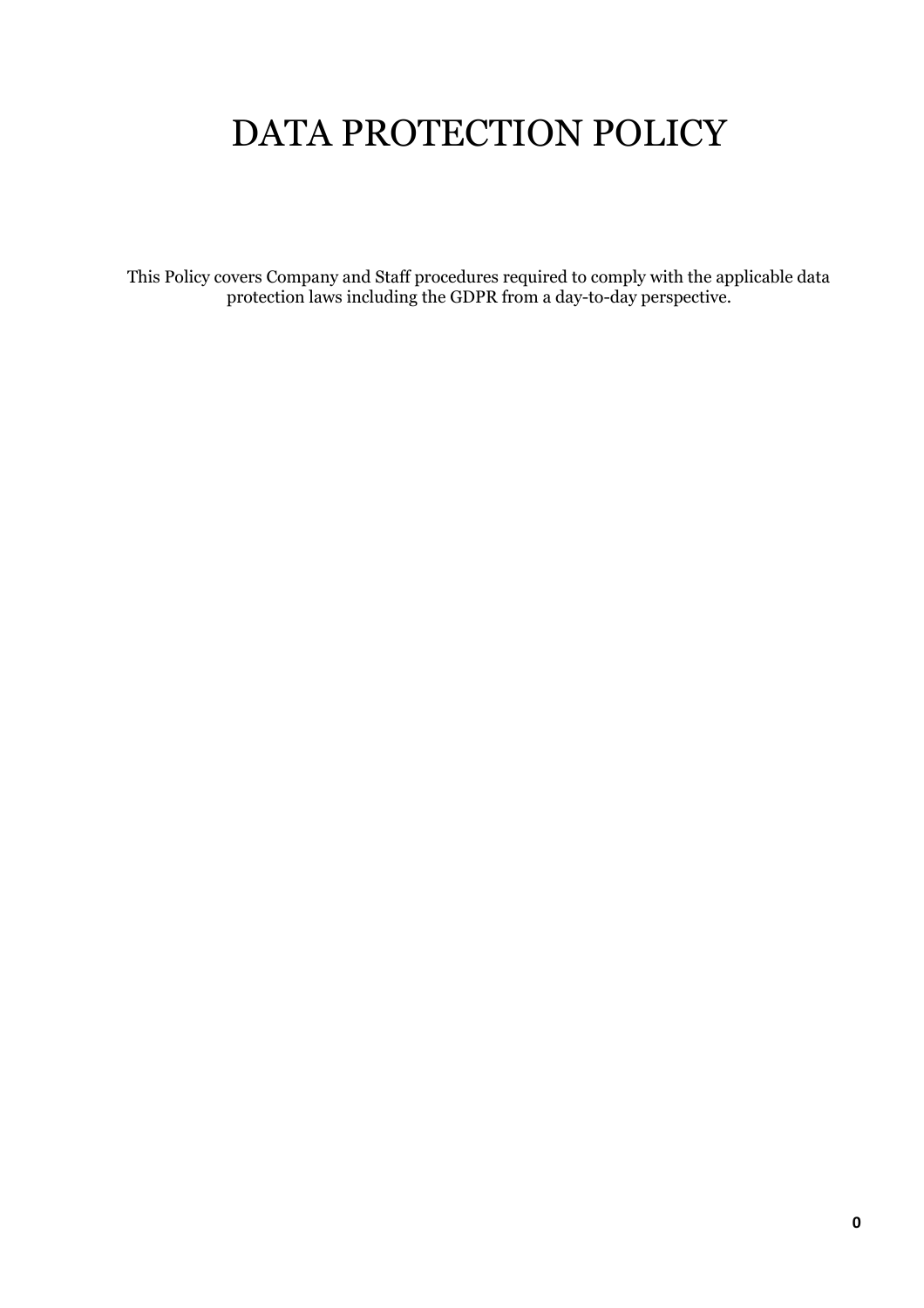# <span id="page-1-0"></span>Contents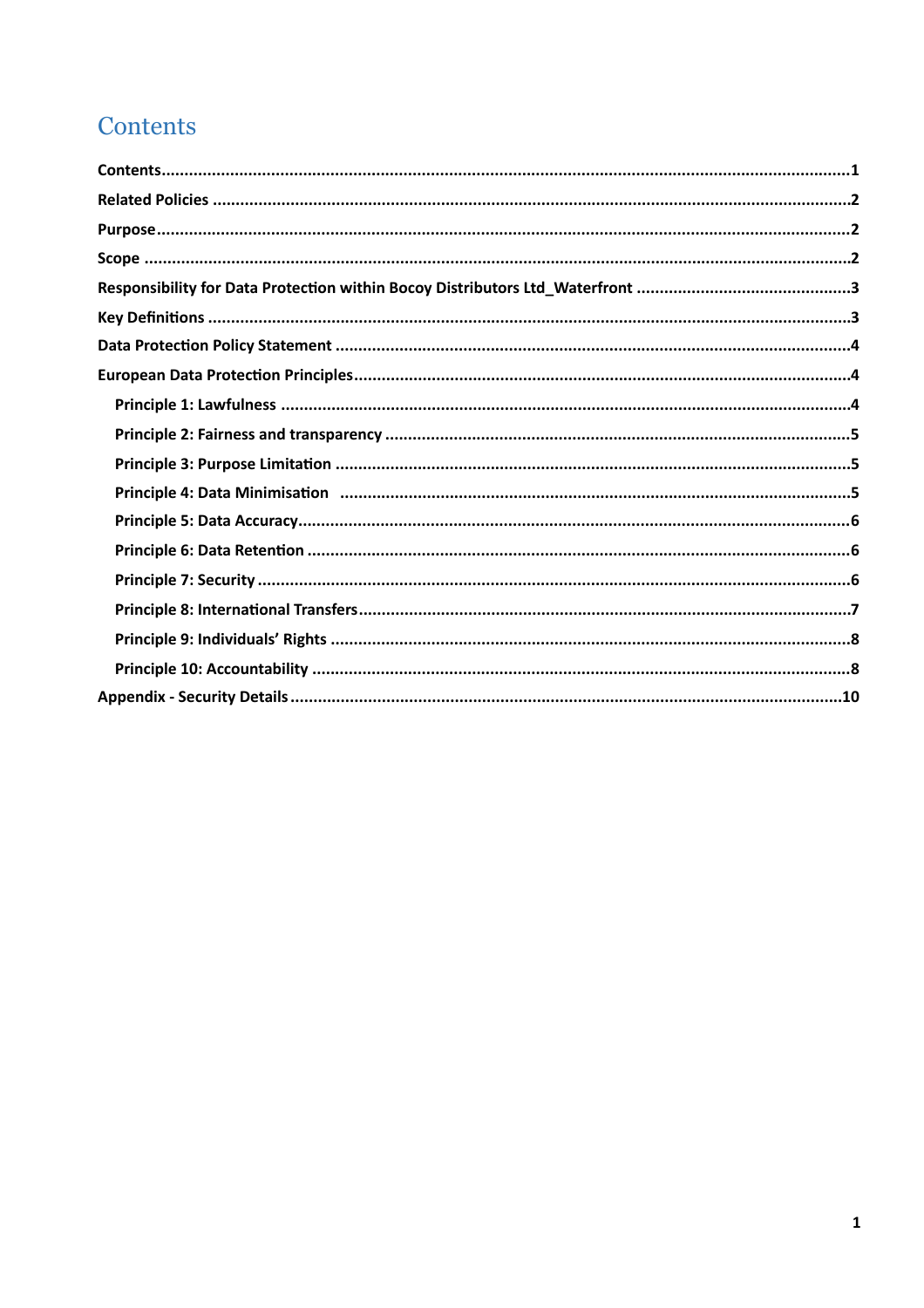# <span id="page-2-0"></span>Related Policies

This Policy is supplemented by the following additional documents:

- Bocoy Distributors Ltd\_Waterfront- Employee Privacy Notice
- Bocoy Distributors Ltd\_Waterfront– Job Applicant Privacy Notice

# <span id="page-2-1"></span>Purpose

To describe the processes and procedures Bocoy Distributors Ltd\_Waterfront has in place to comply with European Data Protection Laws. References in this Policy to "Bocoy Distributors" Ltd Waterfront", "us" shall mean Bocoy Distributors Ltd Waterfront Restaurant unless otherwise specified.

This Policy is based on the following principles: **Lawfulness, Fairness & Transparency, Purpose Limitation, Data Minimisation, Data Accuracy, Data Retention, Security, International Transfers, Individuals' Rights and Accountability.** 

# <span id="page-2-2"></span>Scope

This document forms part of the overall Bocoy Distributors Ltd\_Waterfront Compliance Manual. It covers all Personal Data processed by Bocoy Distributors Ltd\_Waterfront electronically or in structured paper files, specifically in its capacity as Data Controller.

It applies to all Bocoy Distributors Ltd\_Waterfront directors, officers, and employees (which, for these purposes, includes temporary employees, agency personnel and contractors) (collectively, "**Personnel**"). Personnel are required to read, understand, and adhere to this Policy as well as applicable laws.

All Bocoy Distributors Ltd\_Waterfront managers, officers, and directors are responsible for enforcing this Policy and ensuring that employees, individuals, and entities for which they are responsible are aware of, understand, and adhere to, the requirements of this Policy. Any breaches of this Policy must be reported to the Operations Manager, **Robert Rae** (nominated Compliance Officer).

Wilful or negligent failure by Personnel to comply with European Data Protection Laws or this Policy is a disciplinary offence and may be considered gross misconduct in some cases and will be handled in accordance with [Franchisee]'s disciplinary procedures.

Failure to comply with this Policy may also mean that Personnel are directly liable for penalties under European Data Protection Laws. In particular, unauthorised use by an individual, for private purposes, of Personal Data obtained through work at Bocoy Distributors Ltd\_Waterfront is a criminal offence in some countries.

This Policy does not substitute any applicable national data protection and privacy laws, regulations and Codes of Conduct in countries where Bocoy Distributors Ltd\_Waterfront operates but has been compiled with the UK interpretation of the General Data Protection Regulation ("GDPR") in mind. Local laws must be followed at all times and will take precedence over this Policy where they provide for stricter standards on privacy and data protection. Any variations will be set out in an Appendix to this Policy. Supplemental guidance for specific teams may be issued from time to time.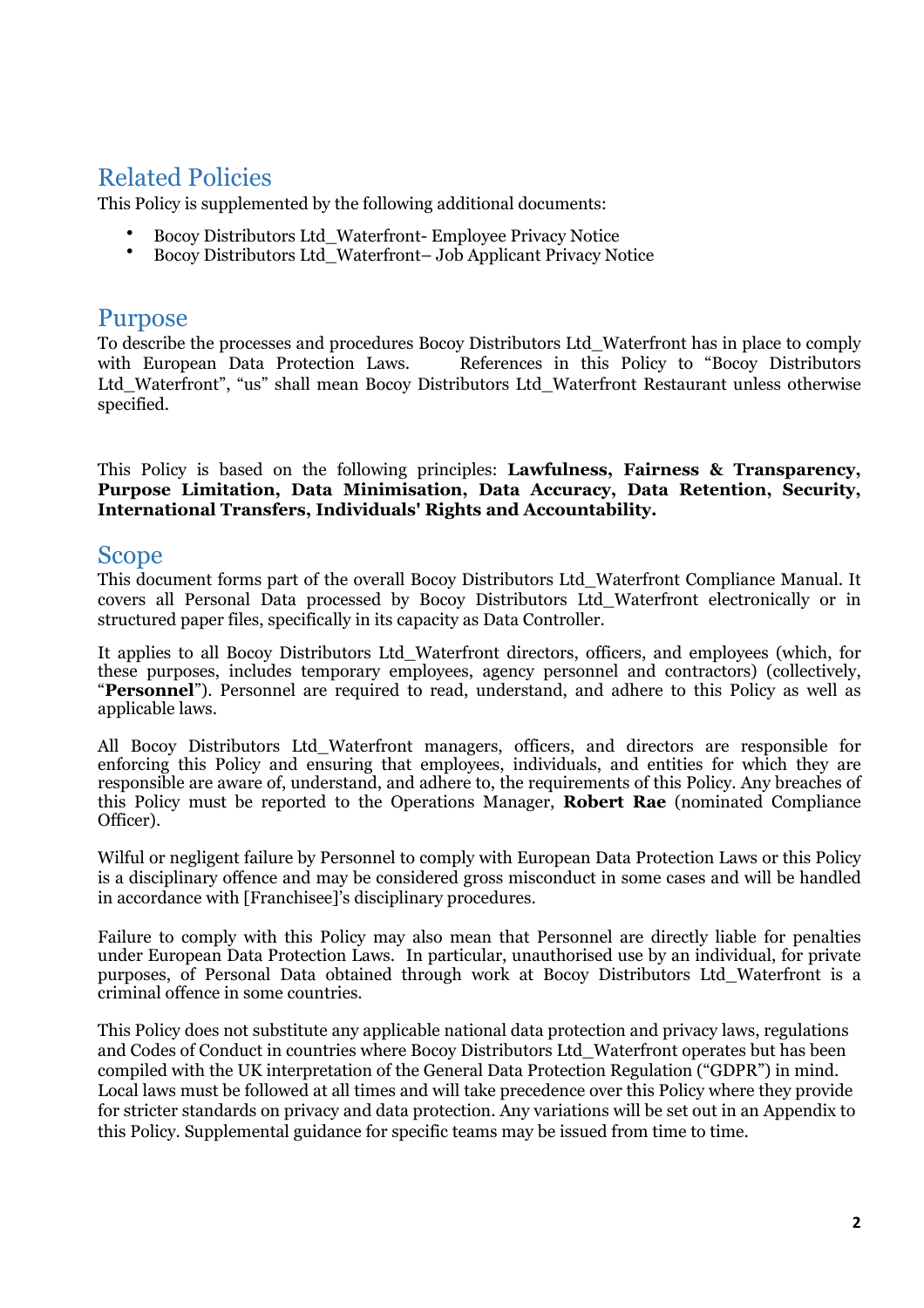Consult with **Robert Rae** or with the Legal Team for any advice, help or support on any matter covered by this Policy. Any exceptions to this Policy must be approved by **Robert Rae**. If you are unsure about whether an issue is worth rising, err on the side of caution, and speak to this person.

# <span id="page-3-0"></span>Responsibility for Data Protection within Bocoy Distributors Ltd\_Waterfront

Bocoy Distributors Ltd\_Waterfront has elected not to formally appoint a Data Protection Officer ("DPO") on the basis that Bocoy Distributors Ltd\_Waterfront's activities do not meet the requirements of Article 37(1) of the GDPR, specifically taking into consideration the Article 29 Working Party Guidelines on Data Protection Officers. External legal counsel was sought in this respect. Bocoy Distributors Ltd\_Waterfront will continue to monitor this requirement and will appoint a formal DPO if required.

General Data Protection duties are instead coordinated by **Robert Rae** (200 77242).

# <span id="page-3-1"></span>Key Definitions

**Data Controller** is the legal or natural person which (alone or jointly with others) determines the purposes and means of Processing of Personal Data. For the purposes of this Policy, [Franchisee] is considered to be a Data Controller.

**Data Processor** means any legal or natural person that Processes Data on behalf of the Data Controller, for example, [Franchisee]'s external IT provider.

**European Data Protection Laws** means the EU Data Protection Directive (95/46/EC) and any legislation and/or regulation implementing or made pursuant to it (including the Data Protection Act 1998) and any law or regulation which amends, replaces, supplements or consolidates any of the foregoing (including the General Data Protection Regulation 2016/679 ("**GDPR**") from time to time.

**Personal Data** means any information relating to an identified or identifiable living individual such as our customers, operating partners, employees or any other individuals. Examples of Personal Data are name, address, date of birth, personal financial and banking information. An identifiable person is one who can be identified directly or indirectly, in particular, reference to an identifier such as a name, identification number, location data, an online identifier or one or more factors specific to the physical, physiological, genetic, mental, economic, cultural or social identity of that natural person. Personal Data includes Pseudonymous Data but not information which is truly anonymous. It can include opinions about individuals as well as facts and will include CCTV footage or audio recording. **The fact that information is publicly available (e.g. on LinkedIn) does not stop data protection laws applying to it.**

**Personal Data Breach** means a breach of security leading to the accidental or unlawful destruction, loss, alteration, unauthorized disclosure of, or access to, Personal Data transmitted, stored or otherwise Processed.

**Pseudonymous Data** means Personal Data which has been processed in such a manner that the Personal Data can no longer be attributed to a specific individual without the use of additional information.

**Processing** has a broad meaning that covers virtually anything we do with Personal Data, including the collection, storage, use, disclosure and destruction of the Personal Data. Personnel will almost certainly process some Personal Information about individual customers as well as other Personnel and business contacts.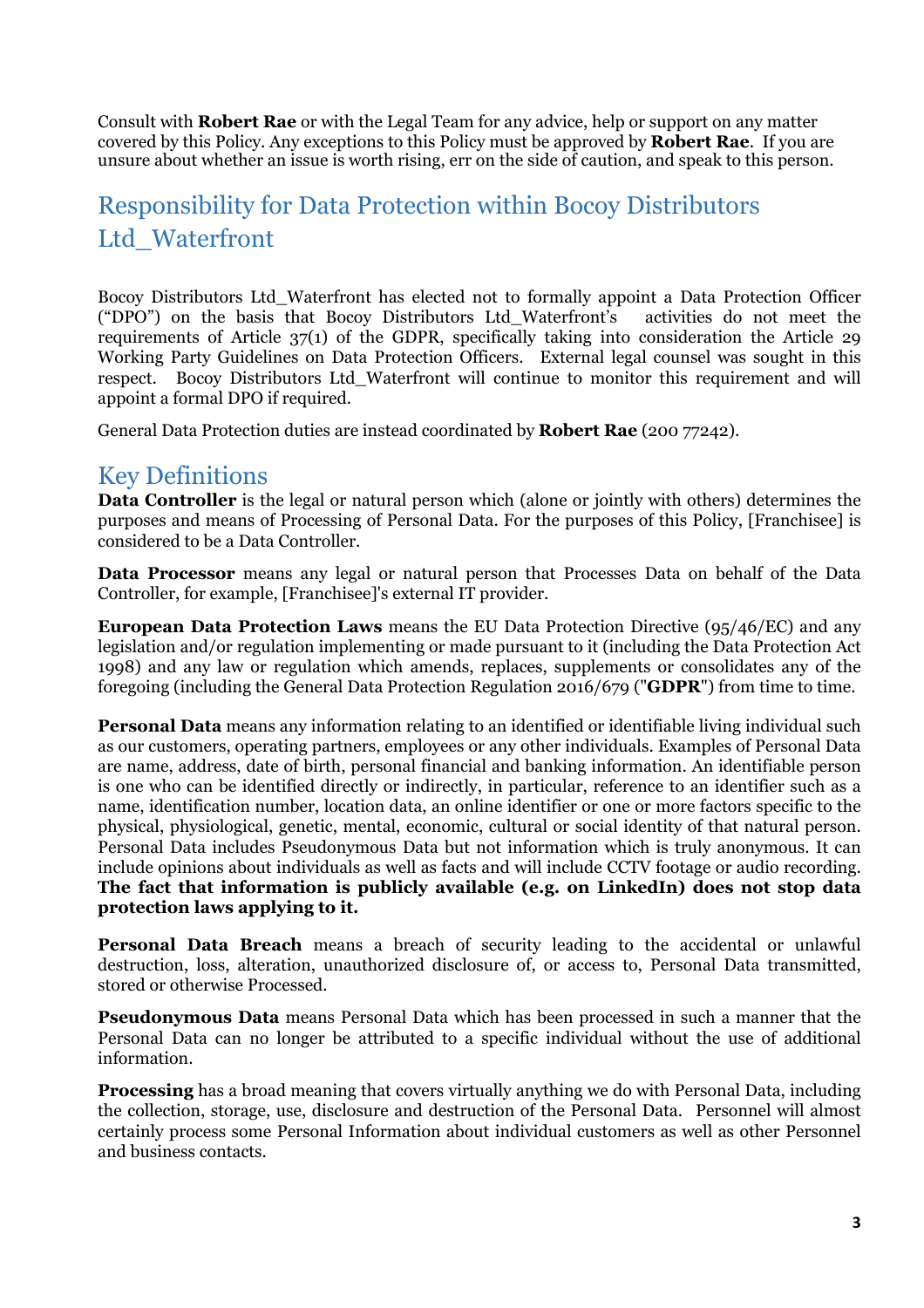**Special Categories of Data** are Personal Data that receive special legal protection under applicable law. They include **racial or ethnic origin, political opinions, religious or philosophical beliefs, trade union membership, genetic data, biometric data for the purpose of uniquely identifying an individual, health, or sex life or sexual orientation**. The processing of criminal conviction and offence data ("**Criminal Offence Data**") is additionally prohibited or restricted by applicable laws. For example, medical and other health information held about Personnel will be a special category of data.

# <span id="page-4-0"></span>Data Protection Policy Statement

The privacy of Bocoy Distributors Ltd\_Waterfront's Personnel, vendors, operating partners, customers and other individuals about whom it processes Personal Data in the course of providing its investment management services is extremely important to Bocoy Distributors Ltd\_Waterfront. Protecting their Personal Data and using it in a fair and trustworthy manner is key to Bocoy Distributors Ltd\_Waterfront's core values and is an important part of maintaining its relationship and reputation with the its customers.

# <span id="page-4-1"></span>European Data Protection Principles

[Franchisee] is fully committed to complying with its obligations under European Data Protection Laws, whenever it is Processing Personal Data. To this end, Bocoy Distributors Ltd\_Waterfront fully endorses the data protection principles set out below.

# <span id="page-4-2"></span>Principle 1: Lawfulness

We can only Process Personal Data where we have a lawful basis as set out in European Data Protection Laws. A lawful basis includes where we are Processing Personal Data:

- for our (or a third party's) legitimate business interests, provided these interests are not overridden by the rights or interests of the relevant individual (e.g. to ensure the effective management of our Personnel, or to ensure that our Personnel are delivering good customer service); or
- to comply with a legal obligation (e.g. for tax purposes, or to report an incident to law enforcement authorities).

The Processing of Personal Data can also be carried out with the consent of the relevant data subject, but as the requirements for obtaining valid consent under European Data Protection Laws will be particularly difficult for Bocoy Distributors Ltd\_Waterfront to satisfy, Bocoy Distributors Ltd\_Waterfront should avoid relying on this ground where possible. Consent may, however, still be required for marketing purposes and for use of cookies and similar technologies on Bocoy Distributors Ltd\_Waterfront's websites.

Additional (and more restrictive) grounds apply to the Processing of Special Categories of Personal Data and Criminal Offence Data. These are very limited under European Data Protection Laws and in the context of investment data, only four grounds are of potential relevance. These include processing which is (i) in the substantial public interest, on the basis of Union or Member State law; (ii) data which has been manifestly made public by the data subject; (iii) criminal offence data which is permitted to be processed by Union or Member State law (which for UK purposes, we should anticipate that this can be processed on the same grounds as Special Categories of Data); or (iv) data which is processed with the explicit consent of the data subject.

- $\triangleright$  Personnel should ensure there is a lawful basis for any Processing of Personal Data for which they are responsible. Staff should seek guidance from **Robert Rae** if they wish to Process Personal Data based on consent.
- $\geq$  If Personal need to ask for additional Personal Data or are changing how Personal Data are processed, always consider if this Personal Data or the changes are for a lawful reason.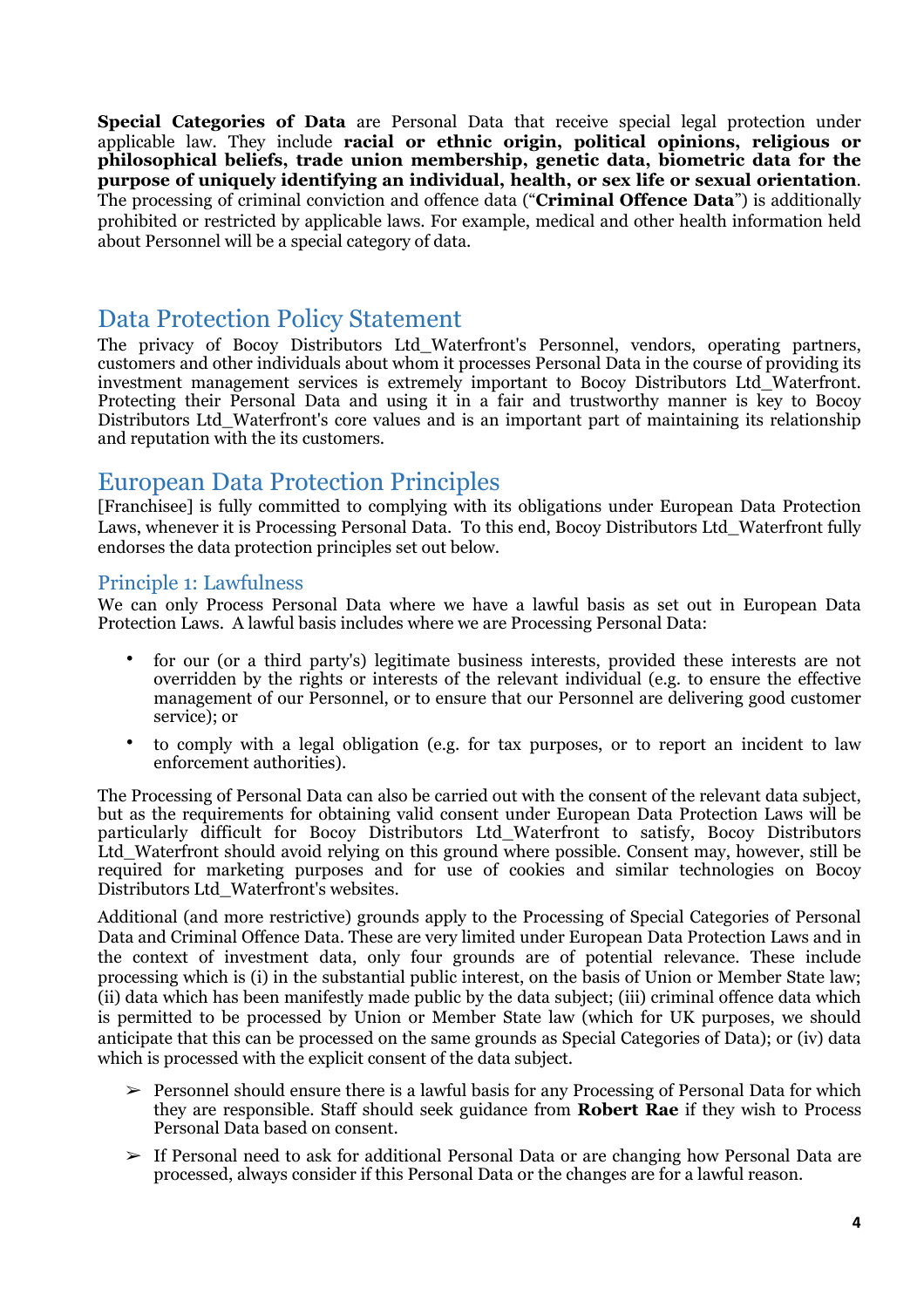# <span id="page-5-0"></span>Principle 2: Fairness and transparency

In order to be fair and transparent, we must tell individuals how their Personal Data is Processed by us in a concise, transparent, intelligible and easily accessible way, using clear and plain language. This should include what Personal Data is collected, how we intend to use it, who we share it with, if we intend to transfer it to another country outside of the European Economic Area as well as how individuals can contact us with questions or in order to exercise their rights. For more detail on exactly what information needs to be provided to individuals, please see our Guidance Note on Fair and Lawful Processing of Investment Data.

We do this for our employees in our Employee Privacy Notice and for website visitors in our Bocoy Distributors Ltd\_Waterfront Privacy & Cookies Policy.

 $\triangleright$  If Personnel need to ask for more Personal Data or change how Personal Data is Processed, always consider if further information needs to be given to relevant individuals. Personnel should pay particular attention to providing information on any uses of Personal Data which the individual would not expect.

# <span id="page-5-1"></span>Principle 3: Purpose Limitation

Personal Data must only be used for the purposes for which it was collected. Personnel should not use Personal Data for any purposes which we have not told the individual about or which would not be obvious to that individual (or compatible with the original purpose). For example:

- Personnel should only disclose Personal Data with others within their function or business where that person needs to know the information in order to perform their function in line with the specified purposes;
- In determining whether a new purpose of Processing is compatible with the original purpose, Personnel will need to consider any link between the Purposes, the context in which the Personal Data have been collected and the relationship between the parties, the nature of the Personal Data, the possible consequences of the future Processing and any proposed safeguards; and
- Use of Personal Data for new purposes may in some limited circumstances require notifications or authorisations to be made with relevant data protection authorities. It may also require consultation with workers' representatives. Personnel must consult with the **Robert Rae** if they have any queries about whether a particular use of Personal Data is permitted or wish to use Personal Data for a new purpose.

### <span id="page-5-2"></span>Principle 4: Data Minimisation

The Personal Data which we collect must be adequate, relevant and limited to that which is necessary for the purposes for which it is collected. We should not ask for more Personal Data than we need for the lawful basis for which we are collecting it. We shall make regular checks on the relevance of Personal Data being collected by Personnel to ensure it continues to be proportionate to the purpose.

The following data minimisation techniques should be considered wherever feasible:

- **Less is more**: Always ask yourself, do we need to collect this information to achieve our objectives? An example of over data collection would include sending a general questionnaire to job applicants, which includes specific questions about family members and relatives for which no use of the collected information will be made.
- **Anonymisation**: If a data set including Personal Data can be anonymized, then it should be. This reduces the risk of harm to the individuals concerned and removes such data from the scope of this policy (remember that data can only be considered to be genuinely anonymised if it is not possible to re-identify an individual from that data or other data in our possession).
- **Pseudonymisation:** If anonymisation is not possible, consider whether Personal Data can be subject to pseudonymisation, which is the technique of processing personal information such that it can no longer be attributed to a specific individual without the use of additional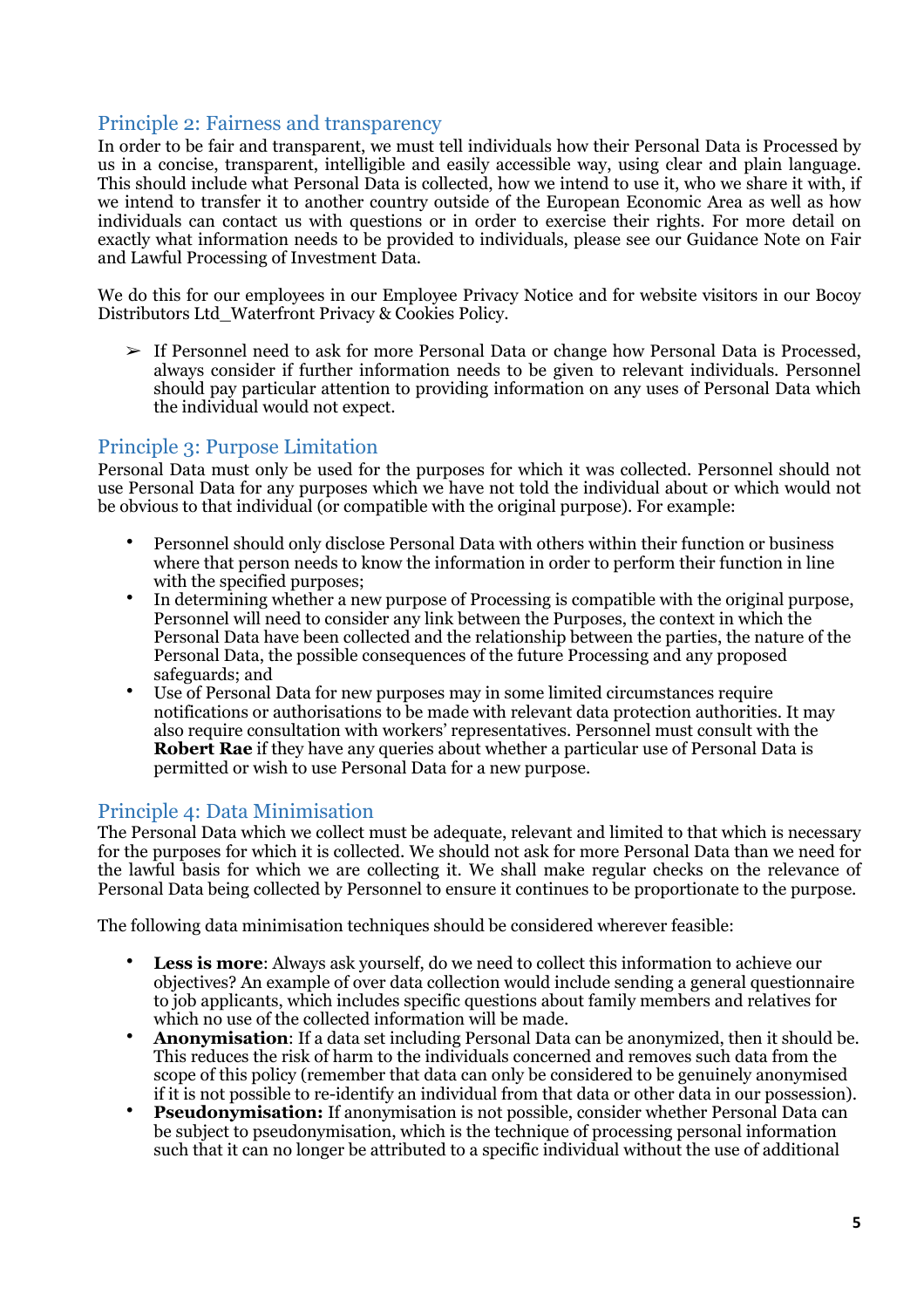information, which must be kept separately and be subject to technical and organisational measures to ensure non-attribution.

### <span id="page-6-0"></span>Principle 5: Data Accuracy

Personal Data must be accurate and up to date. We will encourage individuals to inform us of any changes to their Personal Data (and update, rectify or erase records as a result).

- Personnel should not use Personal Data they suspect might be out of date without confirming its accuracy.
- Personnel shall ensure that Personal Information is accurately captured and is managed in accordance with the business rules that apply to each system. Irrelevant or out of date information should be removed and securely deleted in accordance with our Data Retention **Policy**
- Regular opportunities shall be given to Personnel to verify any Personal Data relating to them which is held by us and they should promptly notify the **Restaurant General Manager** of any changes in their Personal Data or circumstances which may affect the records held about them (e.g. address, bank details). Any changes shall be actioned promptly. In some cases, it may be necessary to request evidence to support a change. This is in line with the Business Continuity & Disaster Recovery Plan.
- If Personnel are told about a change in a customer or other individual's details, the relevant databases should be updated without delay.

# <span id="page-6-1"></span>Principle 6: Data Retention

Personal Data shall not be kept for longer than is required in order to meet the lawful purpose for which it was collected. It should then be securely deleted. This requirement is subject to other laws and obligations that require us to retain information for certain periods. For more details, see our **Employee Privacy Notice** (our data retention policy).

If Personal Data cannot be deleted (or anonymised) because for instance archived tapes are kept in a third party storage location, the above principle will be satisfied if such information has been 'put beyond use' provided that we:

- are not able, or will not attempt, to use the Personal Data to inform any decision in respect of any individual or in a manner that affects the individual in any way;
- do not give any other organisation access to the Personal Data;
- surround the Personal Data with appropriate technical and organisational security; and
- commit to permanent and secure deletion of the information if, or when, this becomes possible.

# <span id="page-6-2"></span>Principle 7: Security

Personal Data needs to be kept and used securely. It needs to be protected against unauthorised or unlawful processing and against accidental loss, destruction or damage. This applies to our information systems, sites and our day to day handling of Personal Data. At a minimum, we will comply with any security and organizational measures required by law.

Further guidance is contained in the Acceptable Use Policy and the Information Security Policy, but in summary, some of the areas covered by these Security Standards and Policies include:

- Physical Security
- Data Discovery, Cataloguing and Classification
- Data Loss Prevention
- Data and Email Encryption
- Data Breach Identification and Blocking
- Data Portability
- Endpoint Security and Mobile Device Management ("MDM")
- Cloud Storage and Sharing Services
- Anti-Malware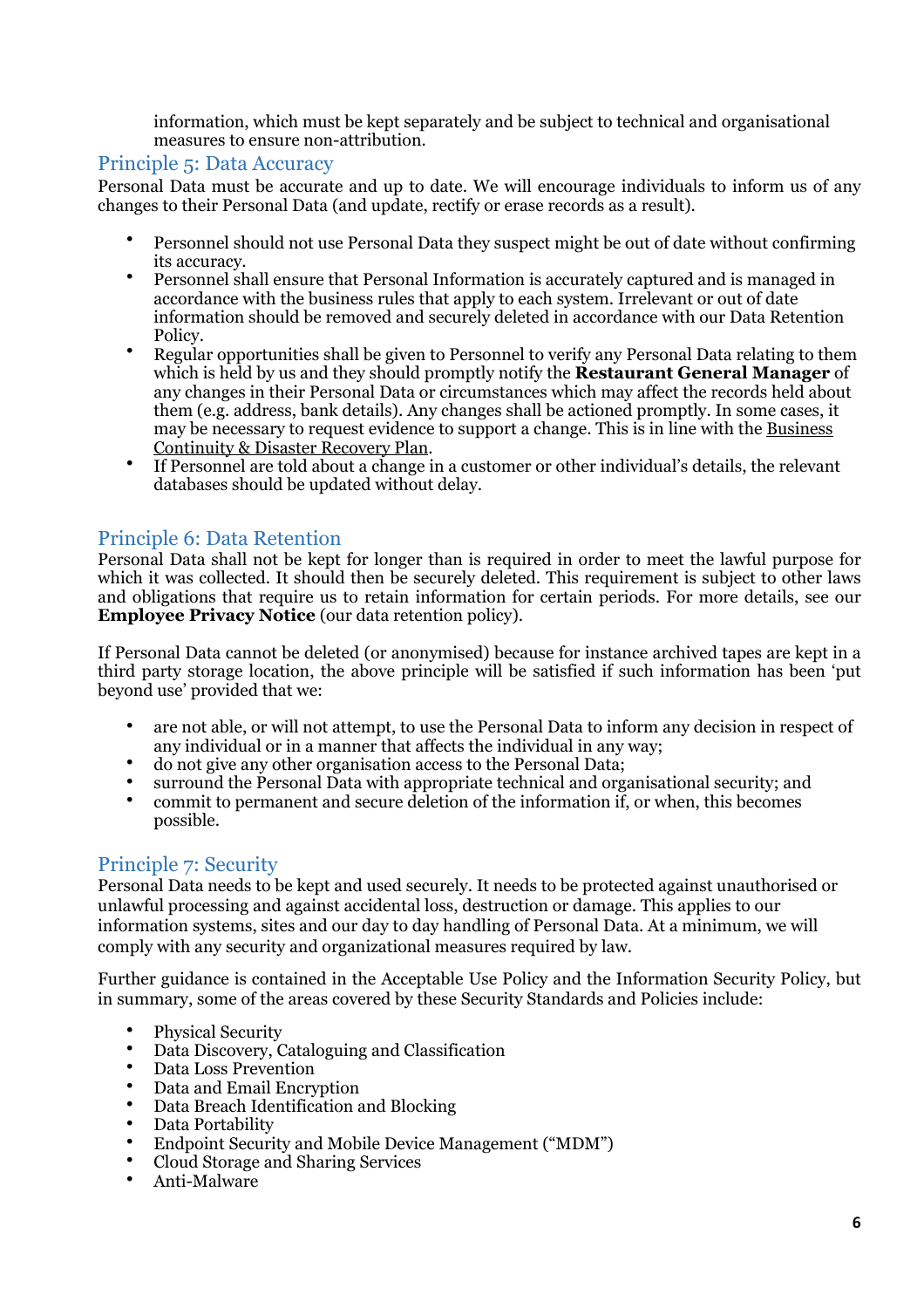• Identity and Access Management

Further detail of how Bocoy Distributors Ltd\_Waterfront has implemented these measures is included in the Appendix.

### Appointment of Data Processors

If Bocoy Distributors Ltd\_Waterfront (as data controller) engages another organization to process Personal Data on its behalf, that organisation (the "Data Processor") must have implemented "appropriate technical and organizational measures" to meet the requirements of applicable European Data Protection Law and ensure the protection of individuals' rights. As part of this process, a written contract must be put in place with the Data Processor which contains specific contractual obligations.

Where Bocoy Distributors Ltd\_Waterfront is acting as a Data Processor on behalf of the Master Franchisor (the Data Controller), it **cannot engage another processor without prior specific or general written authorisation of the Data Controller**. In the case of general written authorisation, Bocoy Distributors Ltd\_Waterfront will need to inform the Data Controller of any intended changes concerning the addition or replacement of other processors, thereby giving the Data Controller the opportunity to object to such changes. It will also need to ensure that it flows down the relevant obligations to the sub-processors.

- Any member of staff responsible for appointing a Data Processor should ensure their contracts contain the appropriate provisions and that they have carried out a check of the Data Processor's security measures to ensure that they comply with Bocoy Distributors Ltd Waterfront's requirements.
- Bocoy Distributors Ltd\_Waterfront will carry out regular inspections and audits of its Data Processor's (and any sub-processors) systems, records, premises, personnel and any other materials used in the provision of the relevant services in order to check that the Data Processors is meeting its contractual obligations and any applicable obligations under European Data Protection Laws. An audit provision will be included in the written contracts.

# <span id="page-7-0"></span>Principle 8: International Transfers

European data protection rules restrict transfers of Personal Data outside the EEA (including to other group companies and external Data Processors) unless there is adequate protection for the Personal Data or prescribed steps have been taken to ensure the Personal Data is protected. Bocoy Distributors Ltd\_Waterfront may on occasion exports to other parties located outside of the EEA. If we do so, we will do so pursuant to European Commission approved standard contractual clauses to regulate the transfers of certain Personal Data between us and other members of our Group.

All files containing personal information that are exported are subject to the same requirements outlined in the Information Security Standard. These describe the processes that should be followed by Personnel when exporting this data as well as the technological controls used to ensure onward processing is controlled.

There are a (limited) number of other circumstances where Personal Data can be transferred outside of the EEA, including:

- where it is being sent to a country or territory or international organisations recognized by the Commission as offering adequate protection (this would include to US organisations which are EU-US Privacy Shield Certified.);
- reliance on binding corporate rules;
- where the individual has explicitly consented to the transfer;
- where necessary to perform a contract;
- where necessary for reasons of important public interest; or
- where necessary for the establishment, exercise or defence of legal claims.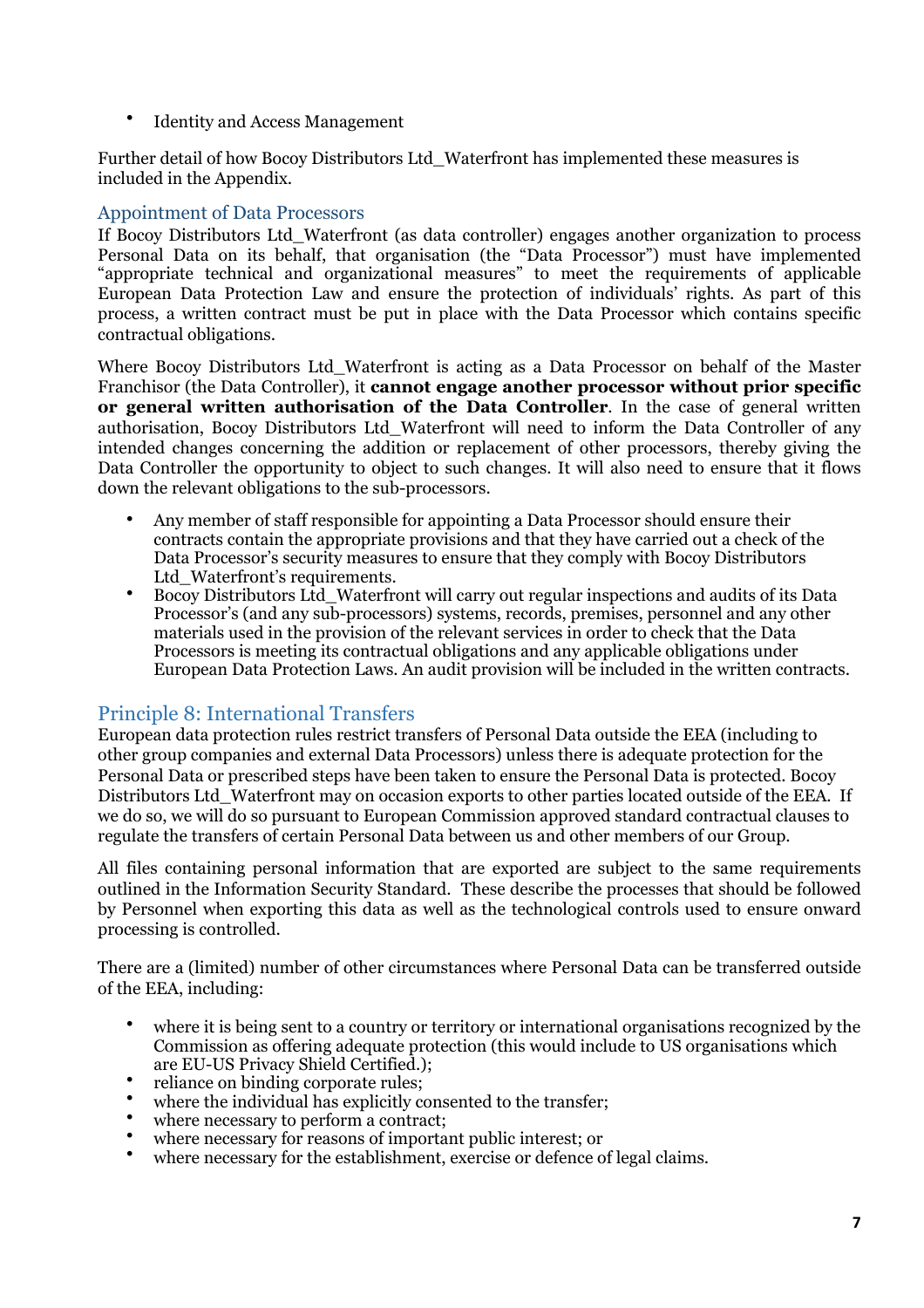Seek advice from **Robert Rae** if:

- a third party will process Bocoy Distributors Ltd\_Waterfront's Personal Data outside of the EEA (not only where the third party is based outside the EEA but also if the Personal Data will be held or remotely accessed by a third party or its subcontractors in a location outside of the EEA); or
- there are questions about what Personal Data may be transferred outside the EEA.

# <span id="page-8-0"></span>Principle 9: Individuals' Rights

We will always honour individuals rights under European Data Protection laws (to the extent applicable):

- to be given information about how their Personal Data is Processed (see Section on Fairness and Transparency above for more details);
- to access and rectify Personal Data relating to them;
- to erase or restrict Processing;
- to transfer Personal Data to another Data Controller;
- to object to direct marketing (including profiling linked to direct marketing) to them;
- to object to certain other types of processing in special situations; and
- to not be subject to the use of entirely automated decisions (including profiling) which produce legal effects or significantly affect the individuals.

We will respond to any requests without undue delay, and usually within one month of receipt of the request.

- Requests by Personnel to see their records or to exercise any of their other rights under data protection laws should made, in writing, to **Robert Rae** who will take appropriate steps to deal with the request made.
- Staff must take care when recording details in documents as those to whom the text refers (such as individual customers) may see this information at a later date. Information should only be entered which is appropriate, proportionate and justifiable.
- Requests to opt-out of marketing should be forwarded to **Robert Rae**.
- If Personnel receive any requests to see Personal Data from any other individuals (e.g. customers) or any other requests or complaints relating to the way in which their Personal Data is Processed by Bocoy Distributors Ltd Waterfront, these should be immediately forwarded to the Head of Legal who will coordinate accordingly, referring to the Head of Operations, Robert Rae and Bocoy Distributors Ltd\_Waterfront's external IT service provider where appropriate. There are often strict timescales for complying with such requests, so requests must be forwarded as soon as possible following receipt.

# <span id="page-8-1"></span>Principle 10: Accountability

European data protection laws require us to implement a wide range of measures to reduce our risk of breaching GDPR and to demonstrate that we are taking data governance seriously. A description of some of the measures we have put in place to meet these requirements are set out below.

#### Records of Processing Activity

Prior to GDPR, many data protection authorities (including the Information Commissioner's Office in the UK) required Data Controllers to notify the relevant Data Protection Authority about their Processing activities. These obligations are likely to disappear under GDPR. However, we will be obliged to maintain a record of processing activities in relation to the Personal Data which we process. This record is to be made available to a competent supervisory authority on request. Accordingly, relevant Personnel and their team must ensure they notify **Robert Rae** who will update Bocoy Distributors Ltd\_Waterfront's record of processing.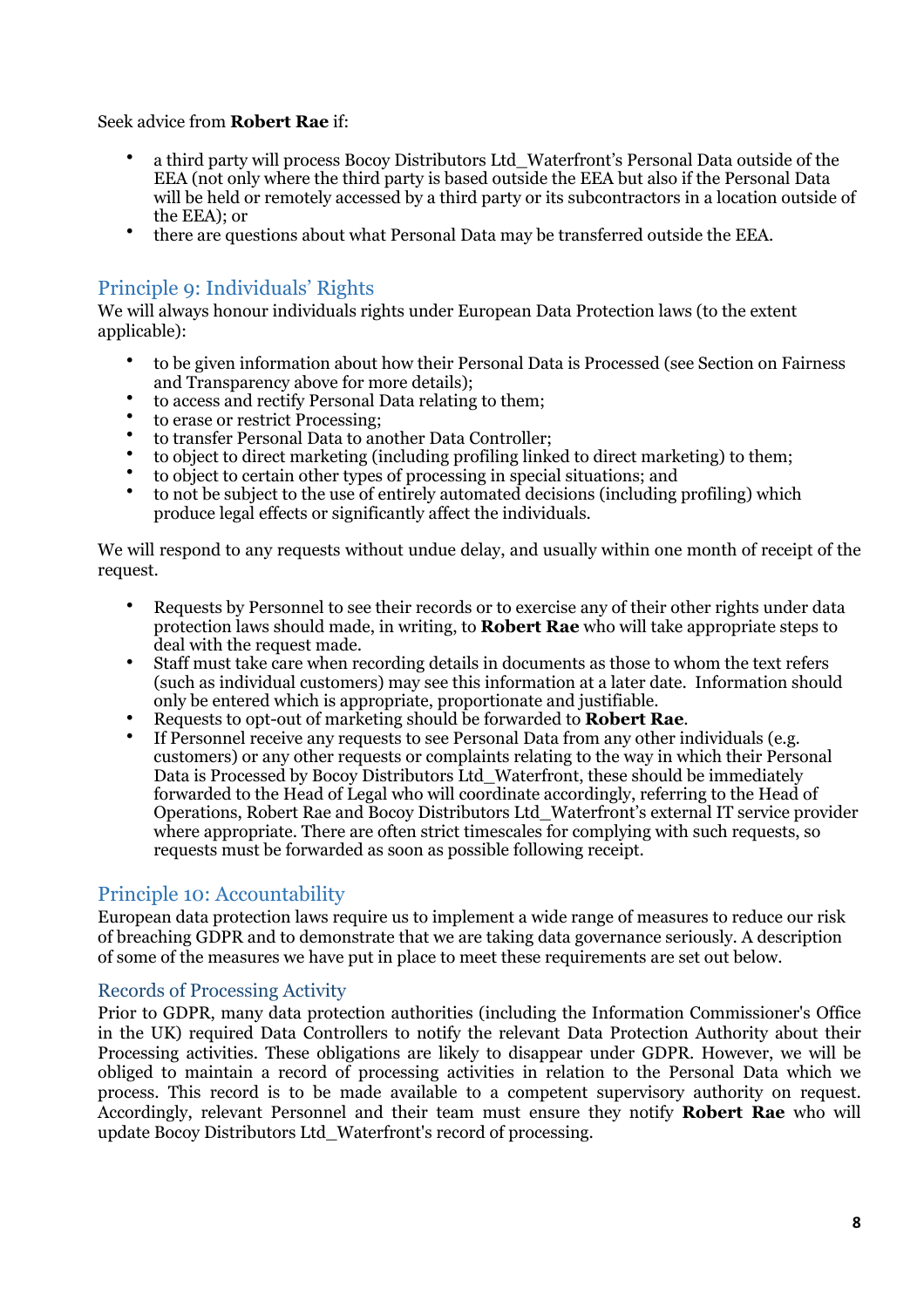# Training and Guidance

**Upon joining Bocoy Distributors Ltd\_Waterfront, all Personnel are required to read this policy, agree to abide by its terms and provide an annual declaration to this effect**. **All Personnel who process Personal Data as a significant part of their function will receive appropriate training on data protection and security as part of their induction programme and there will be ongoing training for existing Personnel.**

#### New Systems and Processes

European data protection laws require us to implement technical and organizational measures to show that we have considered and integrated data compliance measures into our Processing activities (known as "Data Protection by Design and by Default" principle).

We commit to this Principle by:

- Identifying privacy risks at the outset of any project or before the implementation of a new product, system or service and plan for them accordingly;
- Respecting the Data Minimization principle, ensuring Personal Data is pseudonymised where possible;
- Embedding privacy into our technologies, operations and information architectures and consult all relevant stakeholders;
- Maintaining the integrity and high standards of our products and services; and
- Striving to be transparent with individuals about what is done to protect their Personal Data.

#### Impact Assessments

Each new product, system or service developed or purchased by us which involves the Processing of any Personal Data: (i) that is not of a type currently being Processed or (ii) in a way that it is not currently being used for; or (iii) that might be perceived by our customers, employees or other relevant individuals, as being privacy intrusive will go through a privacy impact process to determine whether it implicates the rights and freedoms of the relevant individuals and whether or not the processing is considered to be "high risk".

Where "high risk" processing is identified, a more thorough assessment (a "Data Protection Impact Assessment") will be required before it is commenced in accordance with GDPR.

A Data Protection Impact Assessment will include a description of the processing activities, the risks arising and measures adopted to mitigate those risks and in particular safeguards and security measures to protect Personal Data and comply with GDPR. In limited circumstances, we may be required to consult with the relevant individuals or the relevant data protection authority.

#### Audit

In order to demonstrate compliance with the Data Protection Principles and other applicable law requirements, we will undertake internal audits of our Processing activities from time to time. All Personnel must cooperate with these audits.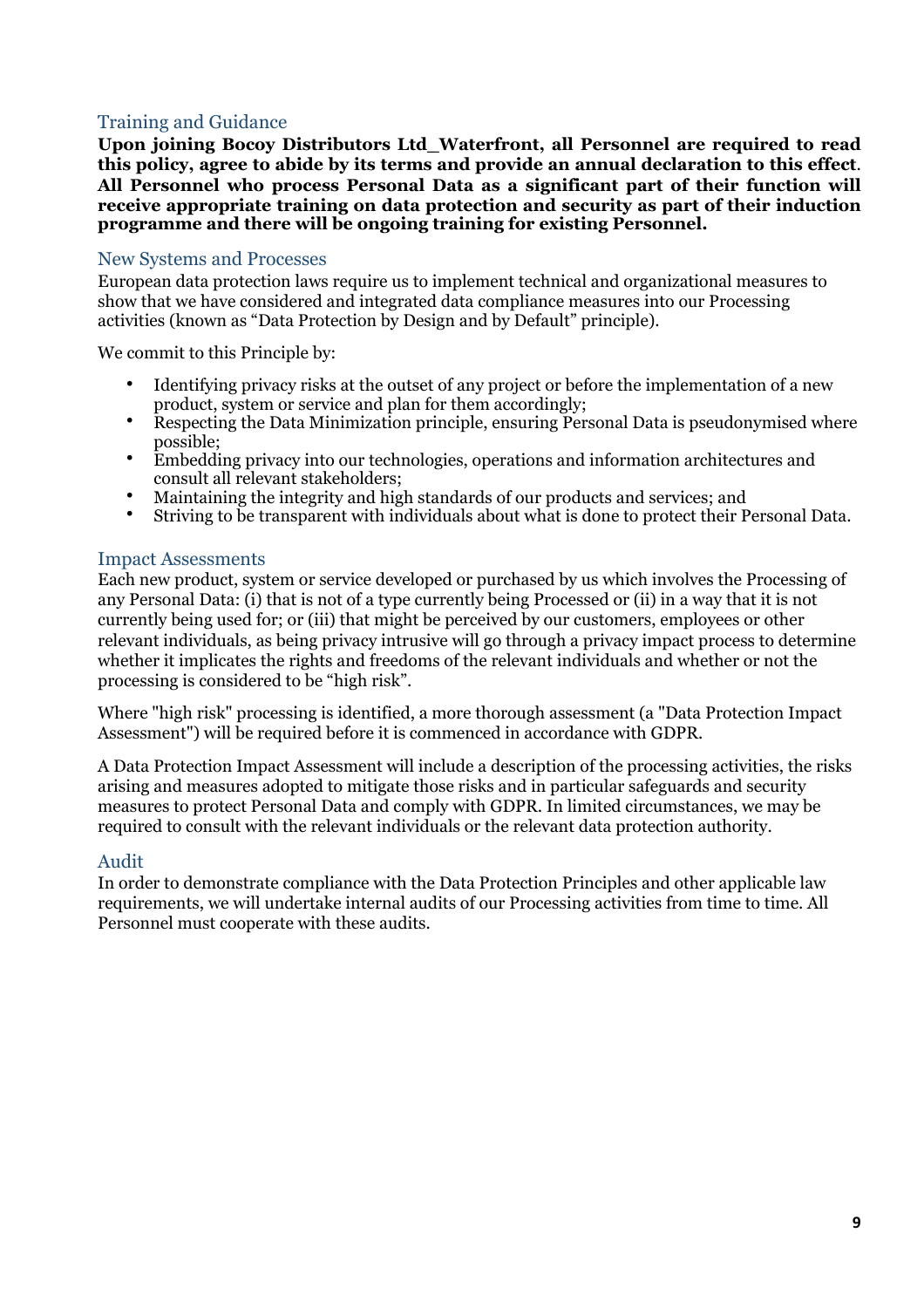# <span id="page-10-0"></span>Appendix - Security Details

# Physical Security

Physical security is of paramount importance to us and is crucial to ensure the safety and security of our equipment as well as the information that our Personnel use or manipulate. Physical Security measures are illustrated in the Information Security Policy.

- Desks should be kept clear of all documents containing Personal Data at the end of each day.
- Personal Data should be kept in a locked filing cabinet, drawer, or safe. If it is computerised, it should be coded, encrypted or password protected both on a local hard drive and on a network drive that is regularly backed up. If a copy is kept on removable storage media, that media must itself be kept in a locked filing cabinet, drawer, or safe.
- Dispose of waste paper securely.

# Data Discovery, Cataloguing and Classifying

In addition to the above, we have implemented controls to ensure Personal Data is handled appropriately outside of our core systems. These include protecting and securing information such as:

- Copies of production databases containing personal data taken for testing, development, or analytics purposes;
- Spreadsheets and other data sources populated by exporting customer contact and profiling details for a mail merge (subject to the same standard of security as the core systems);
- Email archives which are likely to contain Personal Data that must be protected under European Data Protection Laws.

Controls that Personnel are expected to follow in this respect are documented in the Information Security Policy whereas detailed notes on how these resources are secured from a technical perspective are included in the Information Security Standard.

#### Data Loss Prevention

We control data loss through measures such as automatically blocking outgoing email, other messages and file movements that contain Personal Data that has not been protected by appropriate safeguards, e.g. data encryption.

In some situations encryption can be automatically applied to Personal Data when it is classified or identified in an email message or document attachment, while in other situations messages can be quarantined to enable an organizational response.

### Data and Email Encryption

Encryption is one of the few specific technologies called out in the text of the GDPR, and its presence there essentially mandates its use by organizations. We have implemented measures to encrypt data while at rest and when be used or transmitted. This ensures that if a breach occurs on any system, the information remains confidential and does not trigger the GDPR penalties.

### Data Breach Identification and Blocking

European Data Protection Laws require us to report Personal Data Breaches to the relevant data protection authority without undue delay (and where feasible within 72 hours) after becoming aware of the Personal Data Breach (unless this is unlikely to result in a risk to the rights and freedoms of the individual). We may also need to notify individuals in certain circumstances and we must document the Personal Data Breach in line with the Data Breach Policy.

We have therefore implemented measures to proactively sense that data has been breached, audit the extent of the breach, and create an appropriate organizational response.